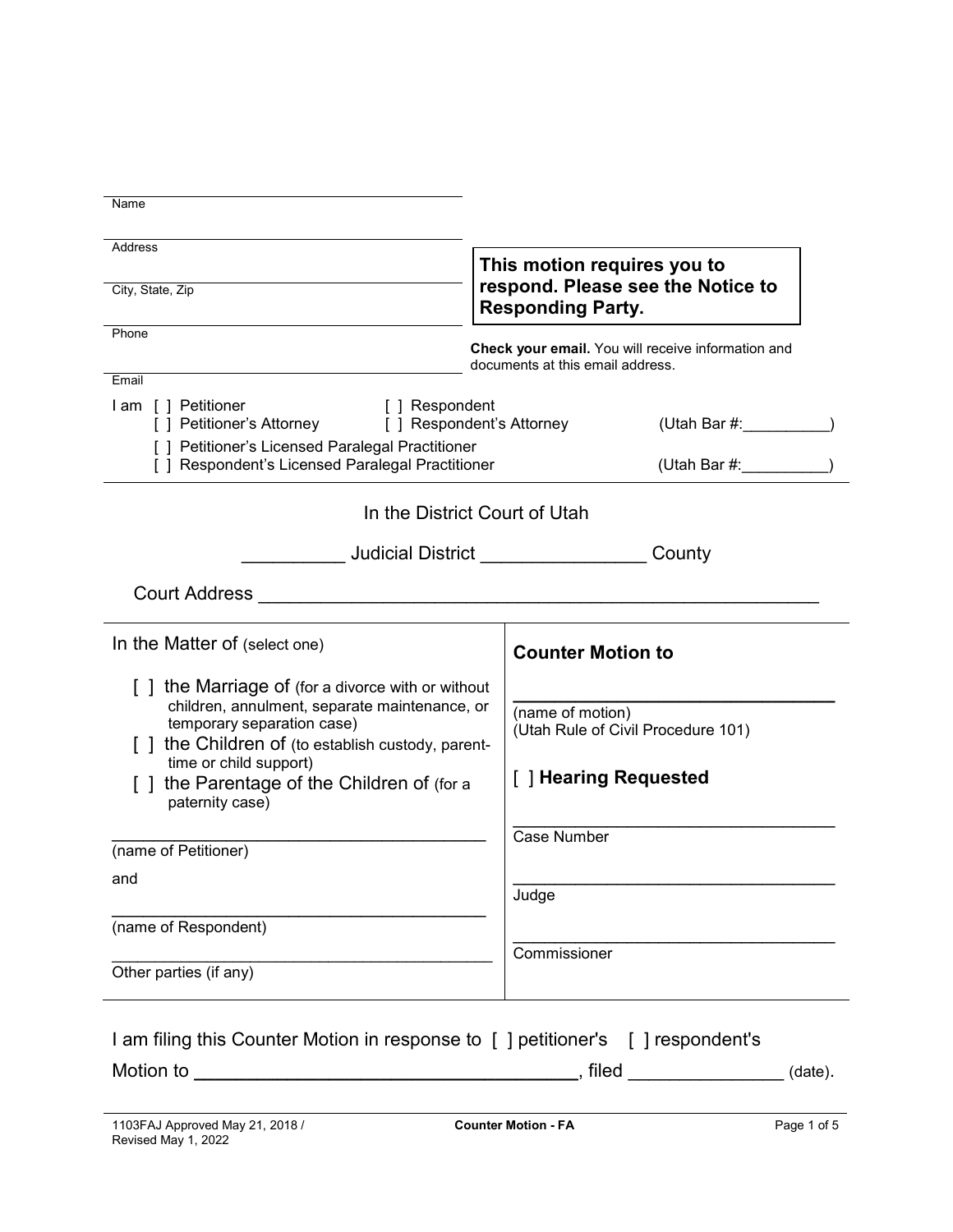1. I ask the court to enter an order as follows: (Write **what** you want the court to order) 2. I ask for this order because: (Explain **why** you want the court order.) 3. [ ] The motion is supported by the law because: (List any statutes, ordinances, rules or appellate opinions that support/oppose the motion. For example, Utah Code 15-1-201, or Utah Rules of Civil Procedure 67. Explain why they support the motion.)

# 4. [ ] I request a hearing.

[] I do not request a hearing.

5. [ ] I have attached the following documents in support of this motion: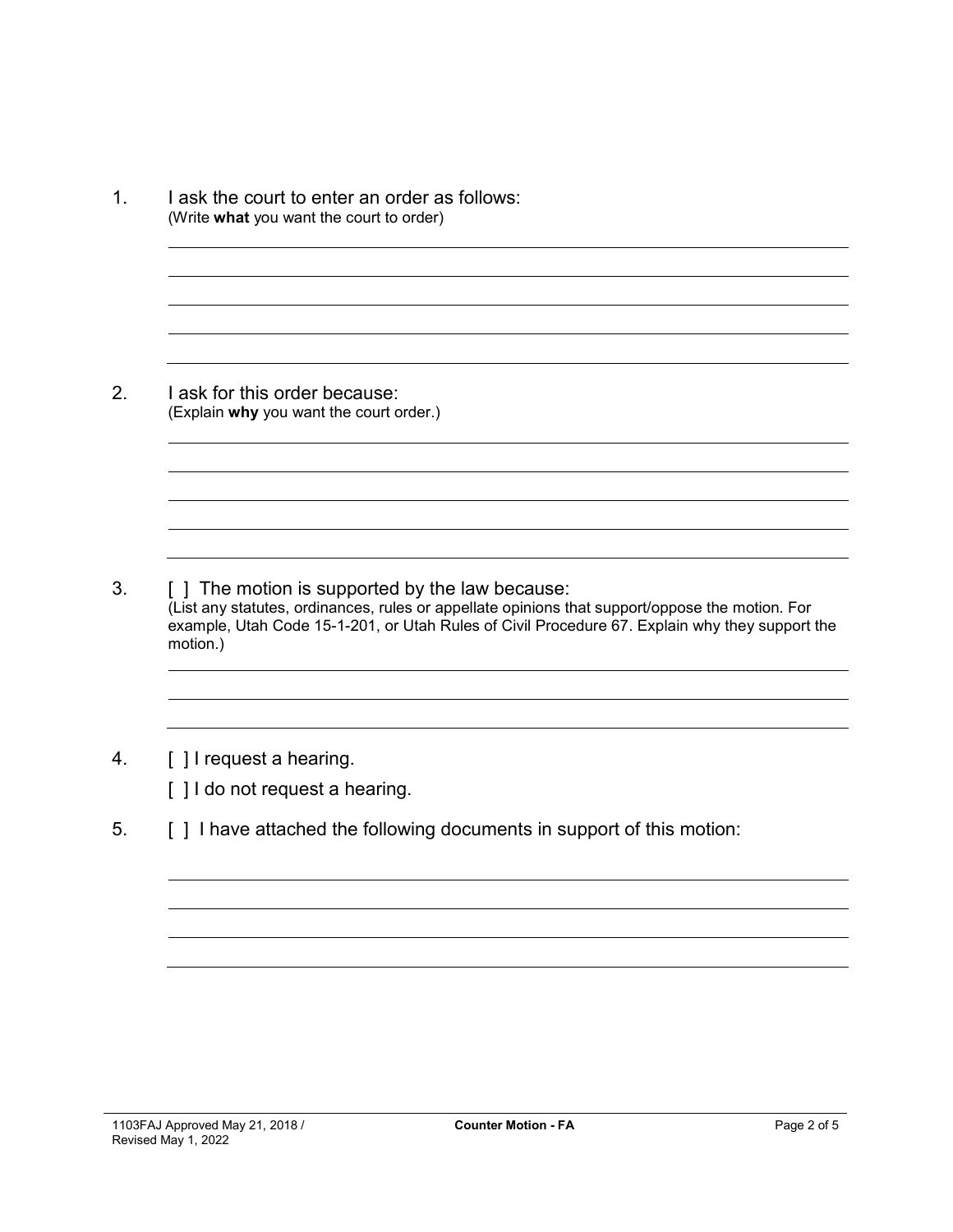#### **Plaintiff/Petitioner or Defendant/Respondent**

I declare under criminal penalty under the law of Utah that everything stated in this document is true.

Signed at \_\_\_\_\_\_\_\_\_\_\_\_\_\_\_\_\_\_\_\_\_\_\_\_\_\_\_\_\_\_\_\_\_\_\_\_\_\_\_\_\_\_\_\_\_\_\_\_\_\_\_\_\_\_ (city, and state or country).

**Date** 

Signature ► Signature ► Signature → Signature → Signature → Signature → Signature → Signature → Signature → Signature → Signature → Signature → Signature → Signature → Signature → Signature → Signature → Signature → Signa

Printed Name

# **Attorney or Licensed Paralegal Practitioner of record** (if applicable)

Signature ► Letter State State State State State State State State State State State State State State State State State State State State State State State State State State State State State State State State State Stat **Date** Printed Name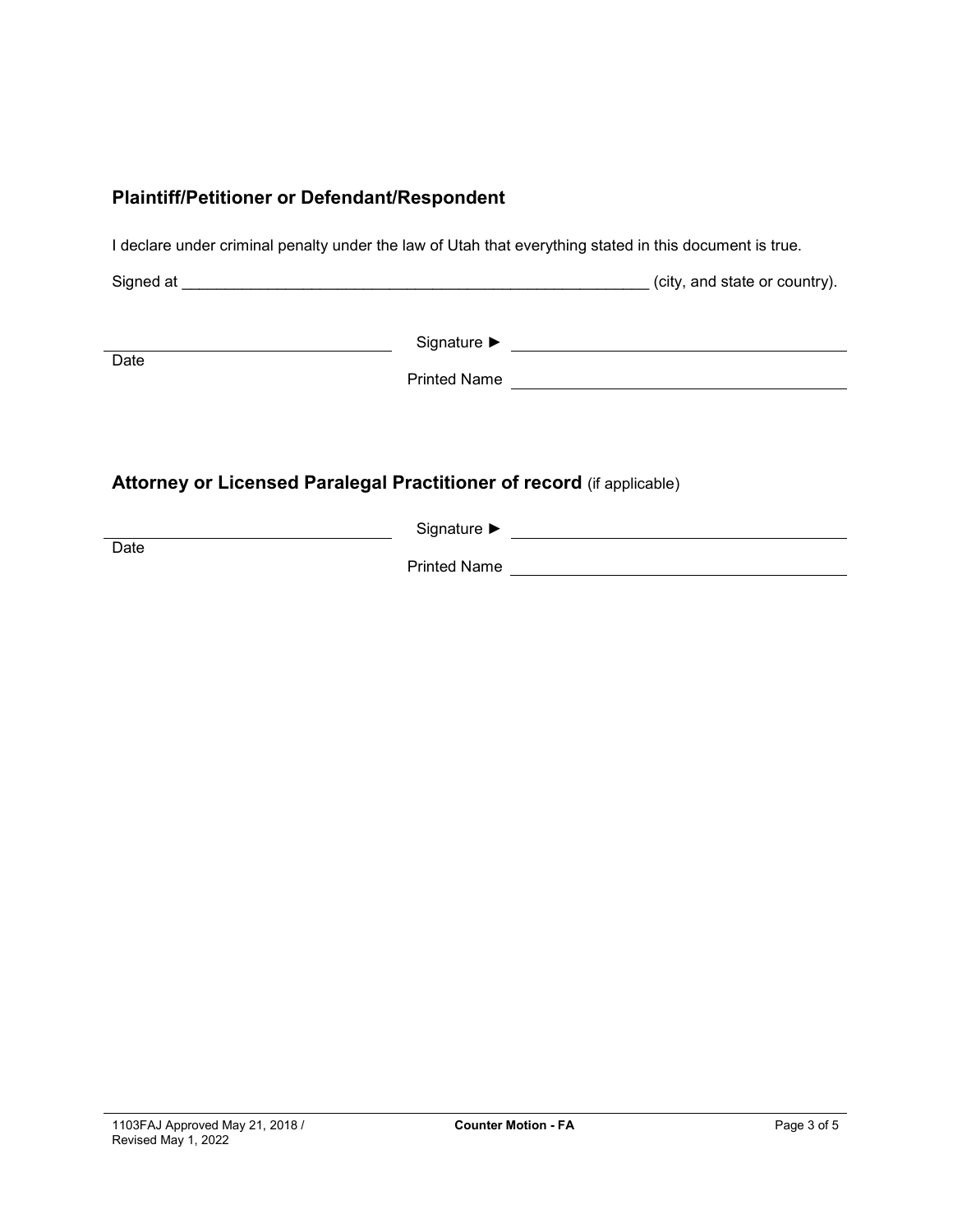## **Notice to responding party**

You have a limited amount of time to respond to this motion. In most cases, you must file a written response with the court and provide a copy to the other party:

- within 14 days of this motion being filed, if the motion will be decided by a judge, or
- at least 14 days before the hearing, if the motion will be decided by a commissioner.

In some situations a statute or court order may specify a different deadline.

If you do not respond to this motion or attend the hearing, the person who filed the motion may get what they requested.

See the court's Motions page for more information about the motions process, deadlines and forms: utcourts.gov/motions



# **Finding help**

The court's Finding Legal Help web page (utcourts.gov/help) provides information about the ways you



can get legal help, including the Self-Help Center, reduced-fee attorneys, limited legal help and free legal clinics.

## **Aviso para la parte que responde**

Su tiempo para responder a esta moción es limitado. En la mayoría de casos deberá presentar una respuesta escrita con el tribunal y darle una copia de la misma a la otra parte:

- dentro de 14 días del día que se presenta la moción, si la misma será resuelta por un juez, o
- por lo menos 14 días antes de la audiencia, si la misma será resuelta por un comisionado.

En algunos casos debido a un estatuto o a una orden de un juez la fecha límite podrá ser distinta.

Si usted no responde a esta moción ni se presenta a la audiencia, la persona que presentó la moción podría recibir lo que pidió.

Vea la página del tribunal sobre Mociones para

encontrar más información sobre el proceso de las mociones, las fechas límites y los formularios:



Para accesar esta página escanee el código QR

Para accesar esta página escanee el código QR

utcourts.gov/motions-span

#### **Cómo encontrar ayuda legal**

La página de la internet del tribunal Cómo encontrar ayuda legal (utcourts.gov/help-



tiene información sobre algunas maneras de encontrar ayuda legal, incluyendo el Centro de Ayuda de los Tribunales de Utah, abogados que ofrecen descuentos u ofrecen ayuda legal limitada, y talleres legales gratuitos.